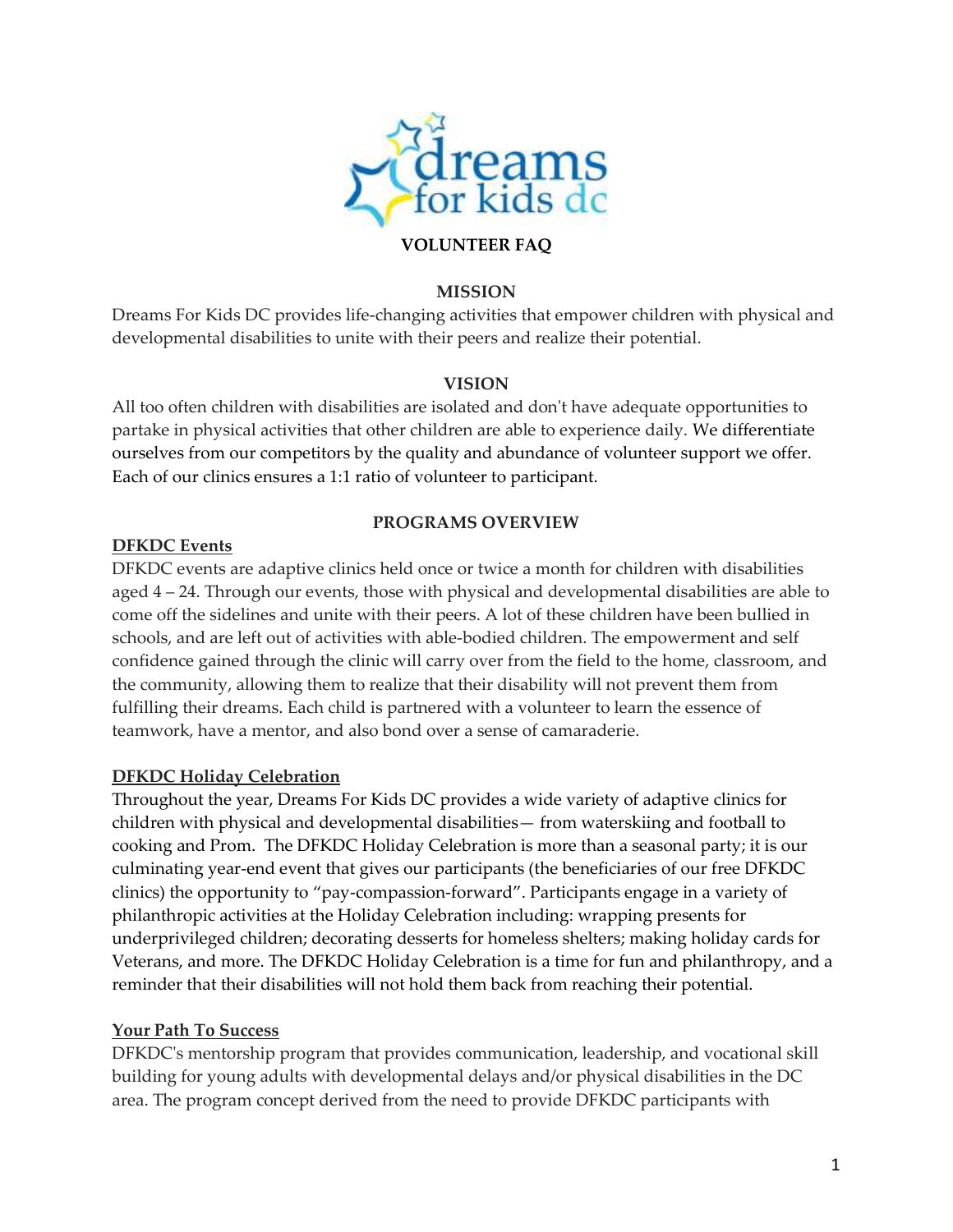resources to expand and grow after their time in DFKDC clinics. Over the course of 3 months, the program offers participants both skill-building workshops on topics such as resume development, interviewing, and formal e-mail communication as well as off-site group community service projects, site visits to places that employ those with disabilities, and opportunities to network. We seek for participants to walk away with meaningful relationships, new confidence, and real skills that allow them to pursue independence and gainful employment

## Why DFKDC Activities Are Important

Children love to participate in activities with peers where they feel they can succeed! Physical and collaborative activities are beneficial to individual health and happiness and should be integrated into the lives of all children. Individuals with disabilities are often deprived of many opportunities typically developing kids have. A study that analyzed the quality of life of individuals with disabilities found that in a year only about half of the individuals surveyed had been to a physical activity facility (Sand & Kozleski, 1994). These individuals are not encouraged to participate in activities as much, even though "the participation of children with disabilities in sports and recreational activities promotes inclusion, minimizes deconditioning, optimizes physical functioning, and enhances overall well-being" (Murphy & Carbone, 2008). Dreams For Kids DC works to provide recreational events to kids with disabilities that benefit all aspects of their life. Participants are able to grow in physical health, relationship development, and flexibility when it comes to trying new things! DFKDC allows kids with disabilities the experiences that many individuals often take for granted.

# **About Being a DFKDC Volunteer?**

## What is a Volunteer and Why You Should Be One

A volunteer is someone who decides freely to assist or help with a given task. Volunteering provides incredible benefits to both the person volunteering and the recipient of the volunteer work. A study focused on volunteering and well-being found, "that volunteering is highly associated with greater health and happiness, while other forms of altruistic behavior, such as donations of money or donations of blood, are not" (Borgonovi, 2008). Volunteering is the best way to directly give back to a cause and is essential to the functioning of certain nonprofits such as Dreams For Kids DC.

## Role of a DFKDC volunteer

The role of a Dreams For Kids DC volunteer is to enable participants by helping and encouraging them throughout events. Each DFKDC volunteer is individually matched with a participant to ensure participants receive the full attention they deserve.

DFKDC volunteers are a support system and friend to participants throughout events. They support and adhere to the needs of individuals, and encourage activity and fun! All children should feel empowered in their activities, and DFKDC volunteers help provide this feeling.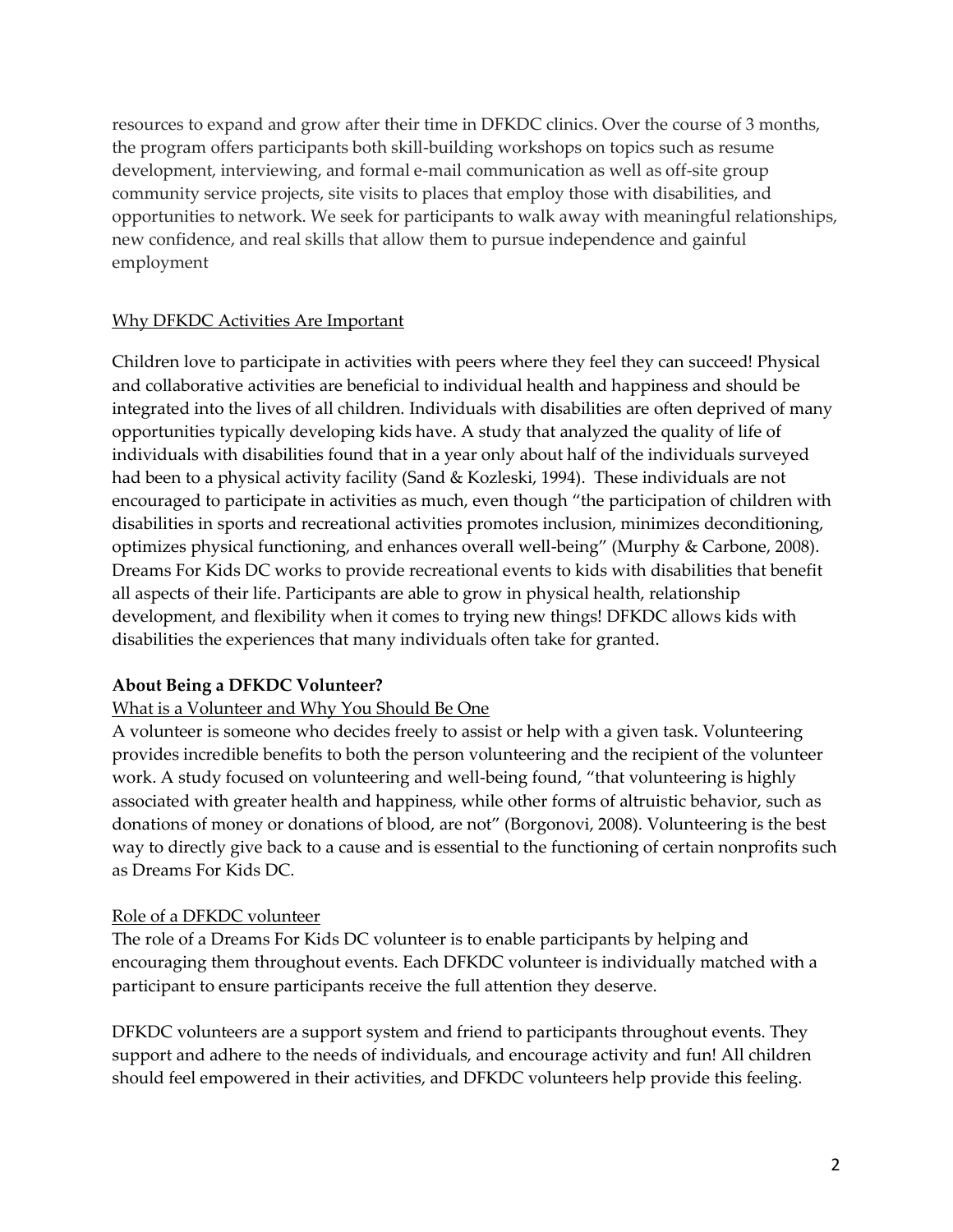## Volunteer Preparation for Events

All volunteers are prepped before events, through educational materials (a Disability Awareness Packet and Inclusion Training) and a briefing phone call. This volunteer packet also provides volunteers with the informational tools they will need to work with individuals with disabilities come the day of an event. It is important to read through carefully to fully understand different types of disabilities, appropriate language, best practices, and tips!

For some events/clinics, there are more specific instructions regarding the activity or venue, and that is why calls and emails are sometimes necessary. If the event you are volunteering at requires further information, rest assured, you will be notified and informed!

# Guardians Presence at Events

Each participant is required to have a parent/guardian present at every DFKDC event. Parents can be volunteers although it is not required, but their role is to be accessible if a problem volunteers are ill-equipped to handle arises. This is for the benefit of the volunteers and participants. Volunteers are not tasked with being a temporary parent for their participant, rather their role is to provide the best experience possible to the child and help throughout the event. If there is ever an extreme circumstance where the participant refuses to cooperate or outside reinforcement is needed, know that a parent will be present.

## What is Provided to me as a Volunteer

As a volunteer during clinics/events you are typically provided a meal as well as DFKDC gear specific to the event and the sponsors.

o Eg: At the Washington Redskins Football Clinic volunteers and participants received a T-shirt and water bottle

## **Interaction and Engagement Strategies**

## Introductions and First Impressions

Participants may at first be apprehensive to working with new individuals who they have never met before, which is why it is often most beneficial to familiarize participants with their volunteer before an event (Parsons & Bentley, 2016). DFKDC does not have constant volunteers who come to every event, and we open ourselves to new volunteers all the time, so this is not always possible. This is why the first impressions and interactions with a participant are so important. Let them take to time adjust to you as someone new, but also know that DFKDC board members and parents are there if you need help. Remember to give them time to warm up to you!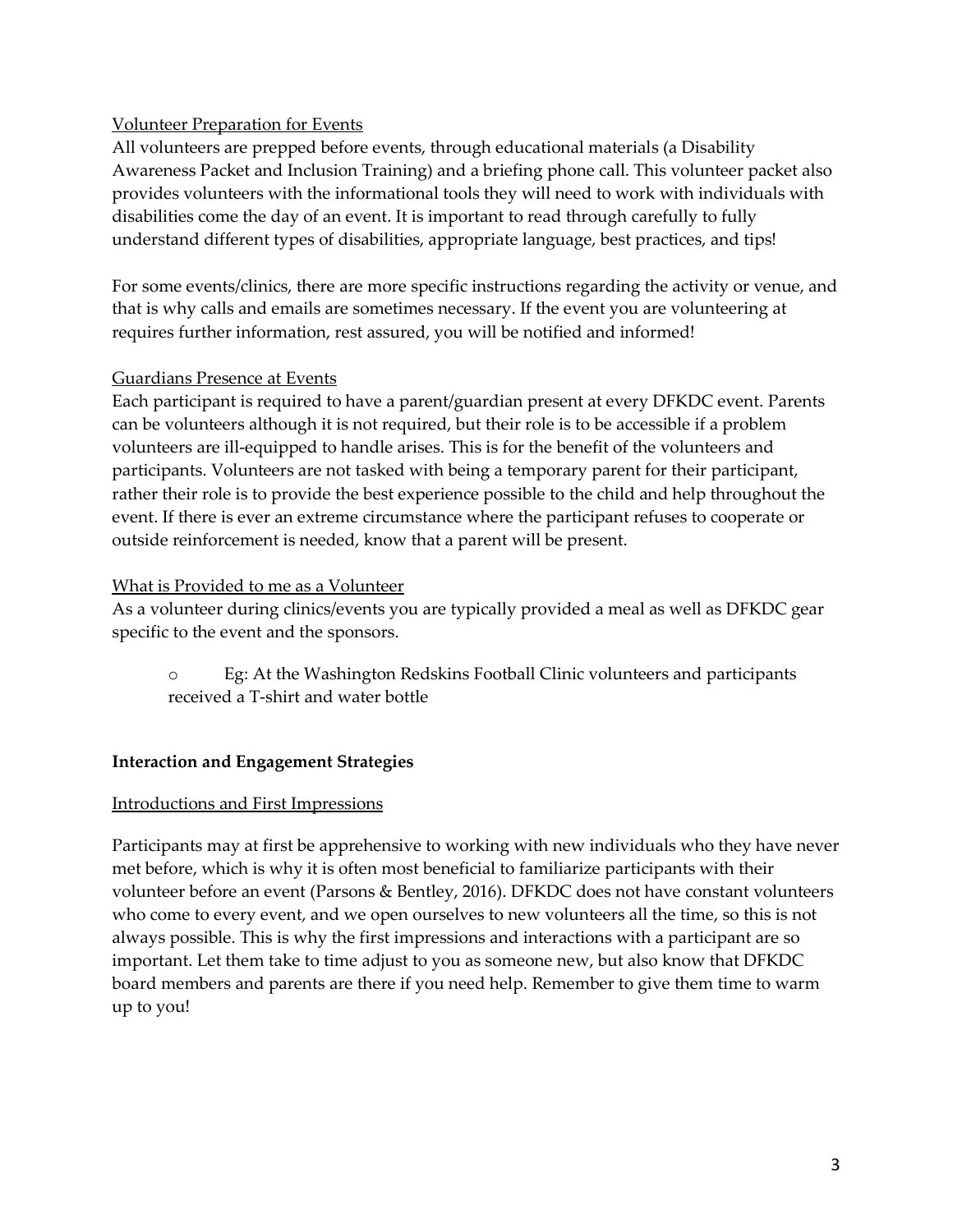## General Interaction Tips

- o Be patient
- o Listen to your participant
- o Give them your full and undivided attention
- o Don't undermine their ability
- o Encourage them to interact positively with you and other participants
- o EMPOWER THEM!

## What are Interaction Notes

All volunteers will receive interaction notes about their participant when they are introduced. These interaction notes disclose information (provided freely by parents) about the participant that will be helpful to the volunteer. The notes include information about specific needs a child has, what they are interested in, and things they like.

**Example Interaction Note:** "He is very friendly, inquisitive, and loves to ask questions. He knows a lot of TV shows and songs, engage him with questions so that he is not just asking you questions!"

# Typically Developing Participants

DFKDC allows the involvement of all types of kids! Although the main target is children with disabilities, DFKDC encourages the participation of typically developing siblings and close family friends.

As a volunteer it is important to remember that you could be paired with a child who has a disability and a typically sibling or friend who is there of course to have fun, but often to help!

Remember to give the typically developing child attention similar to the child with a disability. Often, siblings or close friends to children with disabilities feel they do not get enough attention and at DFKDC we want to make sure that all participants feel considered and important.

## **Safety/Emergency Situations**

If you are ever unsure how to handle a situation or have a question, come find someone in a **DFKDC navy shirt**

 There are DFKDC board members at every event who are able to assist with any problem that arises or get the parent of a participant